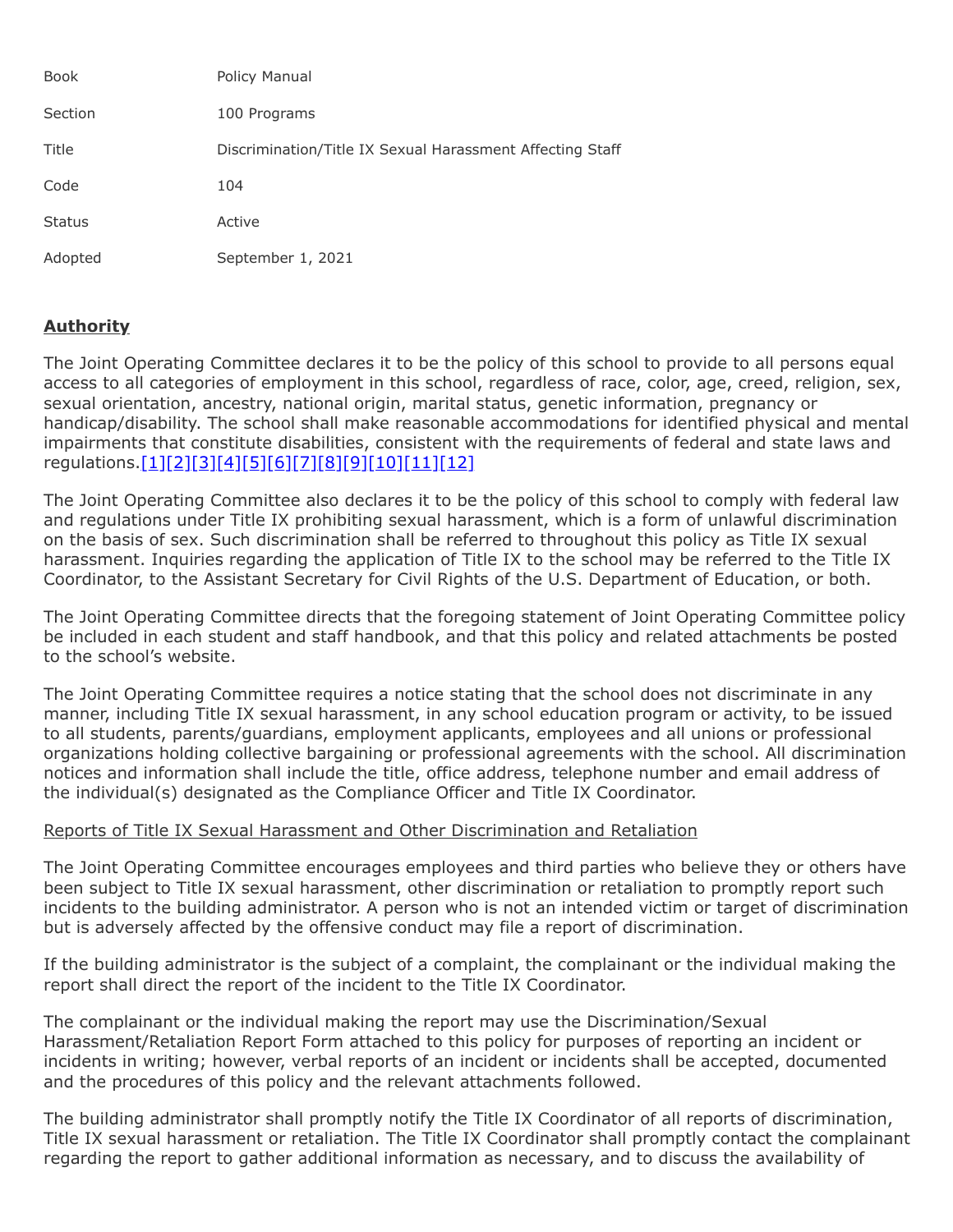supportive measures. The Title IX Coordinator shall consider the complainant's wishes with respect to supportive measures.

The Title IX Coordinator shall conduct an assessment to determine whether the reported circumstances are most appropriately addressed through the Discrimination Complaint Procedures prescribed in Attachment 2 to this policy, or if the reported circumstances meet the definition of Title IX sexual harassment and are most appropriately addressed through the Title IX Sexual Harassment Procedures and Grievance Process for Formal Complaints in Attachment 3, or other Joint Operating Committee policies.

# Disciplinary Procedures when Reports Allege Title IX Sexual Harassment

When a report alleges Title IX sexual harassment, disciplinary sanctions may not be imposed until the completion of the grievance process for formal complaints outlined in Attachment 3. The school shall presume that the respondent is not responsible for the alleged conduct until a determination has been made at the completion of the grievance process for formal complaints.

# *Administrative Leave –*

When an employee, based on an individualized safety and risk analysis, poses an immediate threat to the health or safety of any student or other individual, the employee may be removed on an emergency basis.

An accused, nonstudent school employee may be placed on administrative leave during the pendency of the grievance process for formal complaints, consistent with all rights under Section 504 of the Rehabilitation Act and the Americans with Disabilities Act, and in accordance with state law and regulations, Joint Operating Committee policy and an applicable collective bargaining agreement or individual contract.

## **Confidentiality**

Confidentiality of all parties, witnesses, the allegations, the filing of a report, and the investigation related to any form of discrimination or retaliation, including Title IX sexual harassment, shall be handled in accordance with applicable law, regulations, this policy, the attachments and the school's legal and investigative obligations. $[13][14][15][16][17]$  $[13][14][15][16][17]$  $[13][14][15][16][17]$ 

### **Retaliation**

The Joint Operating Committee prohibits retaliation by the school or any other person against any person for: $[16]$ 

- 1. Reporting or making a formal complaint of any form of discrimination or retaliation, including Title IX sexual harassment.
- 2. Testifying, assisting, participating or refusing to participate in a related investigation, process or other proceeding or hearing.

3. Acting in opposition to practices the person reasonably believes to be discriminatory. The school, its employees and others are prohibited from intimidating, threatening, coercing, or discriminating against anyone for actions described above. Individuals are encouraged to contact the Title IX Coordinator immediately if they believe retaliation has occurred.

# **Definitions**

**Complainant** shall mean an individual who is alleged to be the victim.

**Respondent** shall mean an individual alleged to be the perpetrator of the discriminatory conduct.

# Discrimination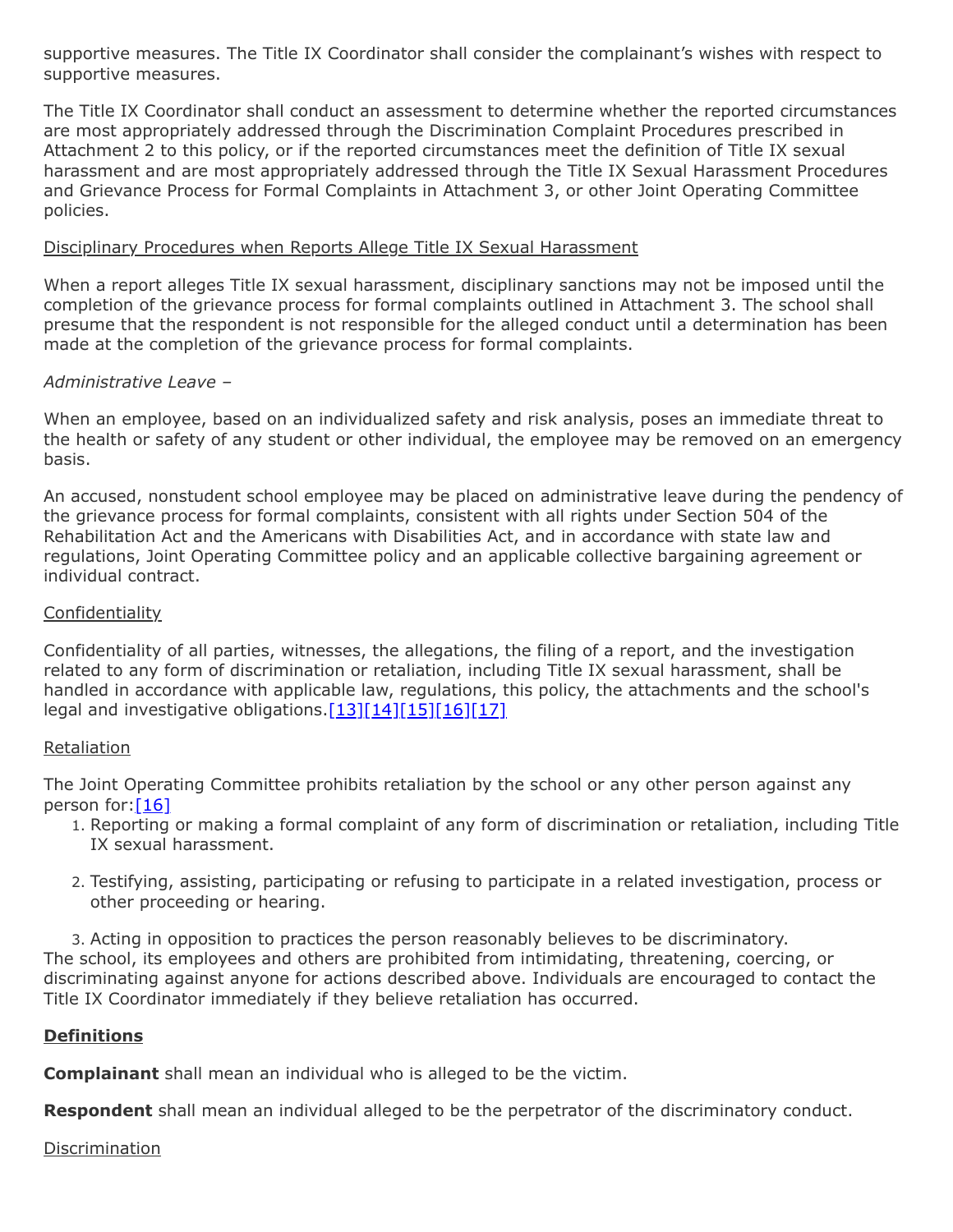**Discrimination** shall mean to treat individuals differently, or to harass or victimize based on a protected classification including race, color, age, creed, religion, sex, sexual orientation, genetic information, ancestry, national origin, marital status, pregnancy, or handicap/disability.

**Harassment** is a form of discrimination based on the protected classifications listed in this policy consisting of unwelcome conduct such as graphic, written, electronic, verbal or nonverbal acts including offensive jokes, slurs, epithets and name-calling, ridicule or mockery, insults or put-downs, offensive objects or pictures, physical assaults or threats, intimidation, or other conduct that may be harmful or humiliating or interfere with a person's school or school-related work performance, including when:[\[9\]](http://www.law.cornell.edu/uscode/text/42/chapter-21/subchapter-VI)

- 1. Submission to such conduct is made explicitly or implicitly a term or condition of an employee's status; or
- 2. Submission to or rejection of such conduct is used as the basis for employment-related decisions affecting an employee; or
- 3. Such conduct is sufficiently severe, persistent or pervasive that a reasonable person in the complainant's position would find that it unreasonably interferes with the complainant's performance at work or otherwise creates an intimidating, hostile, or offensive working environment such that it alters the complainant's working conditions. Definitions Related to Title IX Sexual Harassment

**Formal complaint** shall mean a document filed by a complainant or signed by the Title IX Coordinator alleging Title IX sexual harassment and requesting that the school investigate the allegation under the grievance process for formal complaints. The authority for the Title IX Coordinator to sign a formal complaint does not make the Title IX Coordinator a party in the grievance process for formal complaints. The phrase "document filed by a complainant" refers to a document or electronic submission that contains the complainant's physical or digital signature, or otherwise indicates that the complainant is the person filing the formal complaint. $[15][18]$ 

**Supportive measures** shall mean nondisciplinary, nonpunitive individualized services offered as appropriate, as reasonably available, and without fee or charge to the complainant or the respondent before or after the filing of a formal complaint or where no formal complaint has been filed. $[18]$ 

**Supportive measures** shall be designed to restore or preserve equal access to the educational program or activity without unreasonably burdening the other party, including measures designed to protect the safety of all parties or the educational environment, or to deter sexual harassment. Supportive measures may include, but are not limited to:  $[18]$ 

- 1. Counseling or Employee Assistance Program.
- 2. Extensions of deadlines or other course-related adjustments.
- 3. Modifications of work or class schedules.
- 4. Campus escort services.
- 5. Mutual restrictions on contact between the parties.
- 6. Changes in work locations.
- 7. Leaves of absence.
- 8. Increased security.
- 9. Monitoring of certain areas of the campus.
- 10. Assistance from domestic violence or rape crisis programs.
- 11. Assistance from community health resources including counseling resources.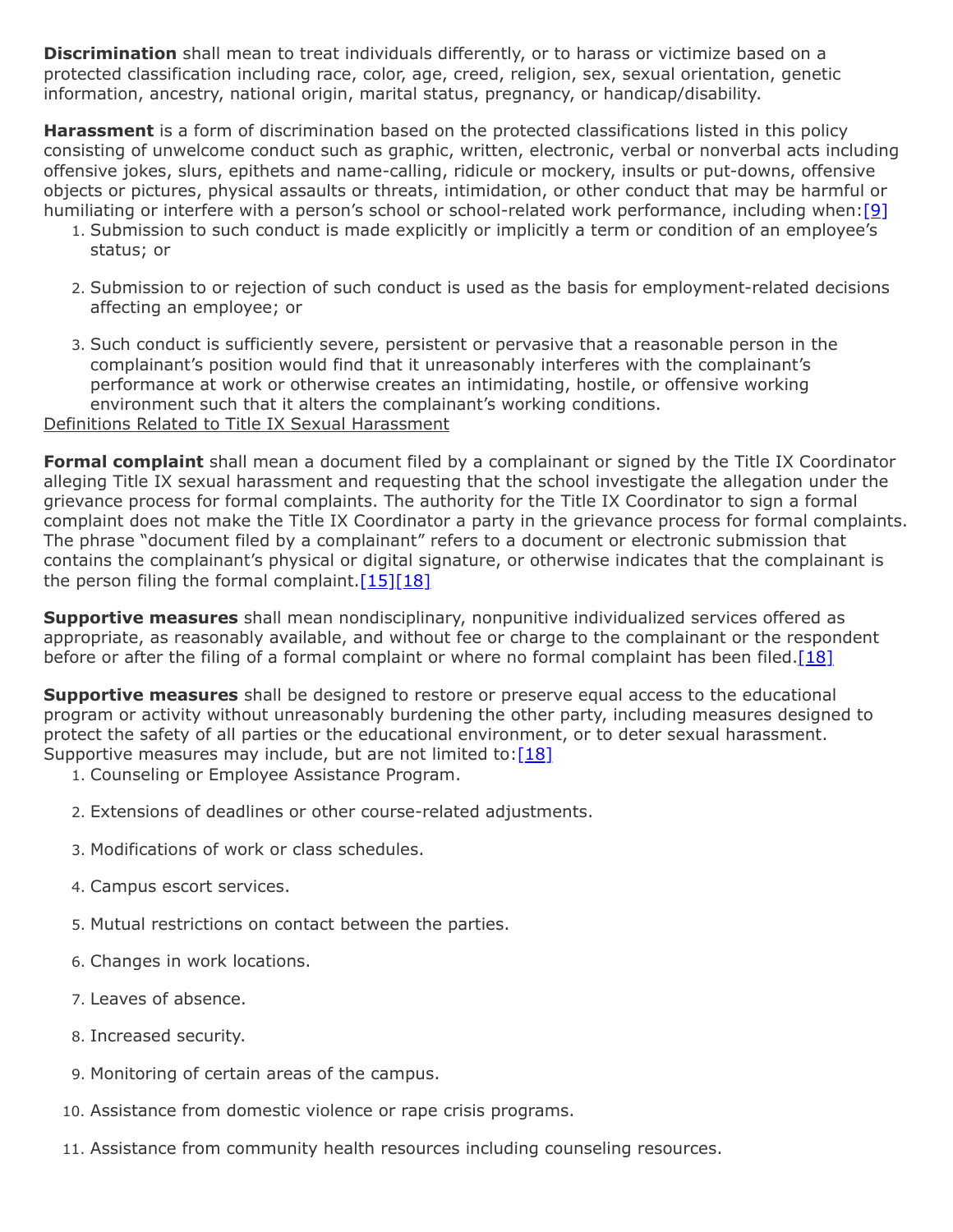**Title IX sexual harassment** means conduct on the basis of sex that satisfies one or more of the following:[\[18\]](https://www.govinfo.gov/content/pkg/FR-2020-05-19/pdf/2020-10512.pdf)

- 1. A school employee conditioning the provision of an aid, benefit, or service on an individual's participation in unwelcome sexual conduct, commonly referred to as *quid pro quo sexual harassment.*
- 2. Unwelcome conduct determined by a reasonable person to be so severe, pervasive and objectively offensive that it effectively denies a person equal access to a school education program or activity.
- 3. Sexual assault, dating violence, domestic violence or stalking.
	- a. *Dating violence* means violence committed by a person who is or has been in a social relationship of a romantic or intimate nature with the victim and where the existence of such a relationship is determined by the following factors:  $[19]$ 
		- i. Length of relationship.
		- ii. Type of relationship.
		- iii. Frequency of interaction between the persons involved in the relationship.
	- b. *Domestic violence* includes felony or misdemeanor crimes of violence committed by a current or former spouse or intimate partner of the victim, by a person with whom the victim shares a child in common, by a person who is cohabitating with or has cohabitated with the victim as a spouse or intimate partner, by a person similarly situated to a spouse of the victim under the domestic or family violence laws of the jurisdiction receiving federal funding, or by any other person against an adult or youth victim who is protected from that person's acts under the domestic or family violence laws of the jurisdiction.<sup>[\[19\]](https://www.law.cornell.edu/uscode/text/34/12291)</sup>
	- c. *Sexual assault* means a sexual offense under state or federal law that is classified as a forcible or nonforcible sex offense under the uniform crime reporting system of the Federal Bureau of Investigation.<sup>[\[20\]](https://www.law.cornell.edu/uscode/text/20/1092)</sup>
	- d. *Stalking***,** under Title IX means stalking on the basis of sex, for example when the stalker desires to date a victim. Stalking means to engage in a course of conduct directed at a specific person that would cause a reasonable person to either:  $[19]$ 
		- i. Fear for their safety or the safety of others.
		- ii. Suffer substantial emotional distress.

Such conduct must have taken place during a school education program or activity and against a person in the United States to qualify as sexual harassment under Title IX. An **education program or activity** includes the locations, events or circumstances over which the school exercises substantial control over both the respondent and the context in which the harassment occurs. Title IX applies to all of a school's education programs or activities, whether such programs or activities occur on-campus or off-campus. [\[14\]\[15\]\[18\]](https://www.govinfo.gov/content/pkg/FR-2020-05-19/pdf/2020-10512.pdf)

# **Delegation of Responsibility**

In order to maintain a program of nondiscrimination practices that is in compliance with applicable laws and regulations, the Joint Operating Committee designates Dr. Angela King as the school's Compliance Officer and Title IX Coordinator[.\[21\]](https://www.govinfo.gov/content/pkg/FR-2020-05-19/pdf/2020-10512.pdf)

The Compliance Officer/Title IX Coordinator can be contacted at:

Address: 821 Plymouth Road, Plymouth Meeting, PA. 19462 Email: aking@cmths.org Phone Number: 610-277-2301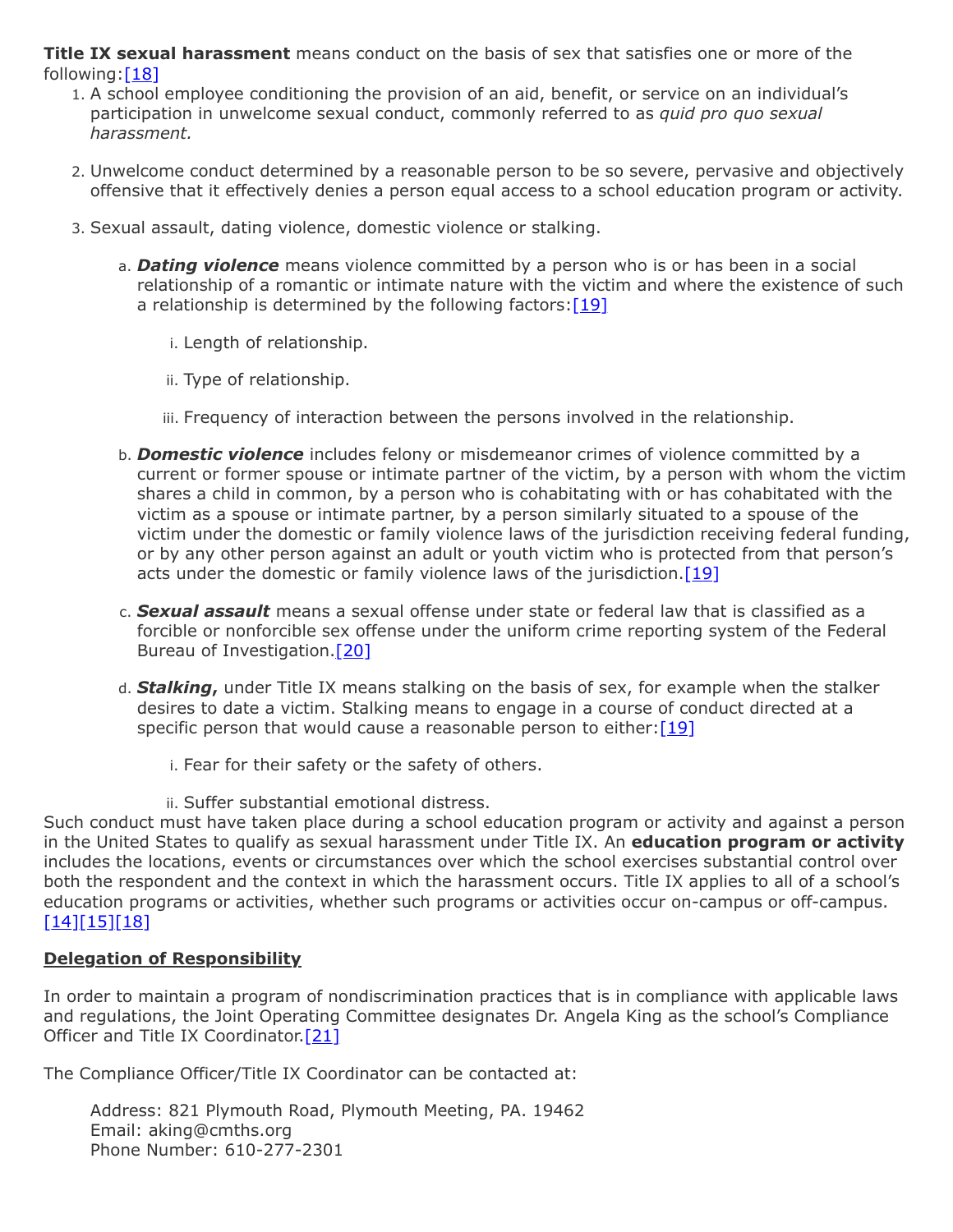The Compliance Officer/Title IX Coordinator shall fulfill designated responsibilities to ensure adequate nondiscrimination procedures are in place, to recommend new procedures or modifications to procedures and to monitor the implementation of the school's nondiscrimination procedures in the following areas, as appropriate:

- 1. Review Review of personnel practices and actions for discriminatory bias and compliance with laws against discrimination to include monitoring and recommending corrective measures when appropriate to written position qualifications, job descriptions and essential job functions; recruitment materials and practices; procedures for screening applicants; application and interviewing practices for hiring and promotions; school designed performance evaluations; review of planned employee demotions, non-renewal of contracts, and proposed employee disciplinary actions up to and including termination.
- 2. Training Provide training for supervisors and staff to prevent, identify and alleviate problems of employment discrimination.
- 3. Resources Maintain and provide information to staff on resources available to alleged victims in addition to the complaint procedure or Title IX procedures, such as making reports to the police, and available supportive measures such as assistance from domestic violence or rape crisis programs, and community health resources including counseling resources.
- 4. Reports/Formal Complaints Monitor and provide technical assistance to individuals involved in managing informal reports and formal complaints.

# **Guidelines**

### Title IX Sexual Harassment Training Requirements

The Compliance Officer/Title IX Coordinator, investigator(s), decision-maker(s), or any individual designated to facilitate an informal resolution process related to Title IX sexual harassment shall receive the following training, as required or appropriate to their specific role:

- 1. Definition of sexual harassment.
- 2. Scope of the school's education program or activity, as it pertains to what is subject to Title IX regulations.
- 3. How to conduct an investigation and grievance process for formal complaints, including examination of evidence, conducting hearings (if applicable), drafting written determinations, handling appeals and informal resolution processes, as applicable.
- 4. How to serve impartially, including by avoiding prejudgment of the facts at issue, conflicts of interest and bias.
- 5. Use of relevant technology.
- 6. Issues of relevance including when questions and evidence about the complainant's sexual predisposition or prior sexual behavior are not relevant.
- 7. Issues of relevance, weight of evidence and application of standard of proof and drafting investigative reports that fairly summarize relevant evidence.
- 8. How to address complaints when the alleged conduct does not qualify as Title IX sexual harassment but could be addressed under another complaint process or Joint Operating Committee policy.

All training materials shall promote impartial investigations and adjudications of formal complaints of Title IX sexual harassment without relying on sex stereotypes.

All training materials shall be posted on the school's website.

### Disciplinary Consequences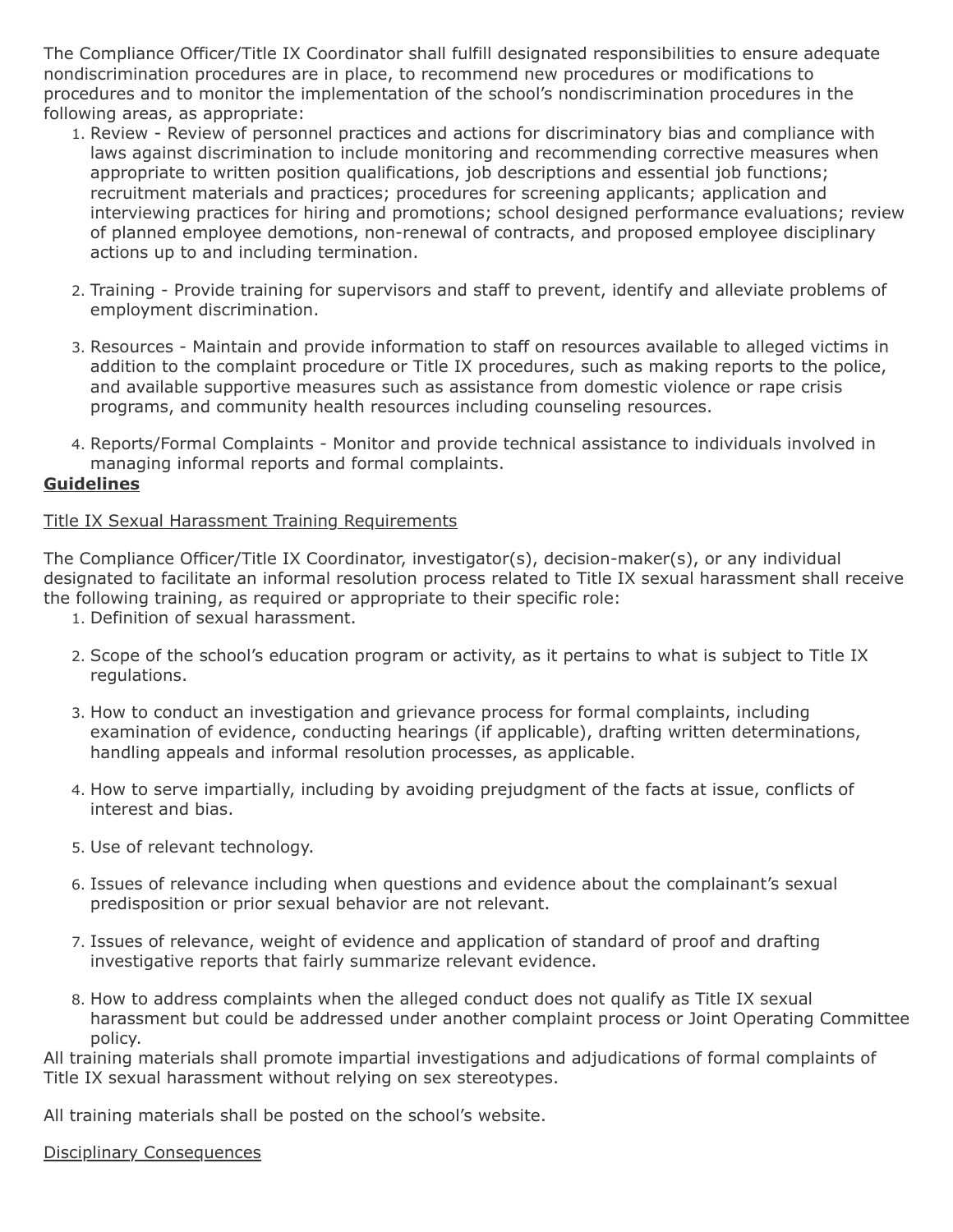An employee who violates this policy shall be subject to appropriate disciplinary action consistent with the applicable Joint Operating Committee policy, collective bargaining agreement and individual contract, up to and including dismissal and/or referral to law enforcement officials.[22][23][24][25]

### Reports of Discrimination

Any reports of discrimination that are reviewed by the Title IX Coordinator and do not meet the definition of Title IX sexual harassment but are based on race, color, age, creed, religion, sex, sexual orientation, ancestry, genetic information, national origin, marital status, pregnancy or handicap/disability shall follow the Discrimination Complaint Procedures in Attachment 2 to this policy.

#### Reports of Title IX Sexual Harassment

Any reports deemed by the Title IX Coordinator to meet the definition of sexual harassment under Title IX shall follow the Title IX Sexual Harassment Procedures and Grievance Process for Formal Complaints in Attachment 3 to this policy.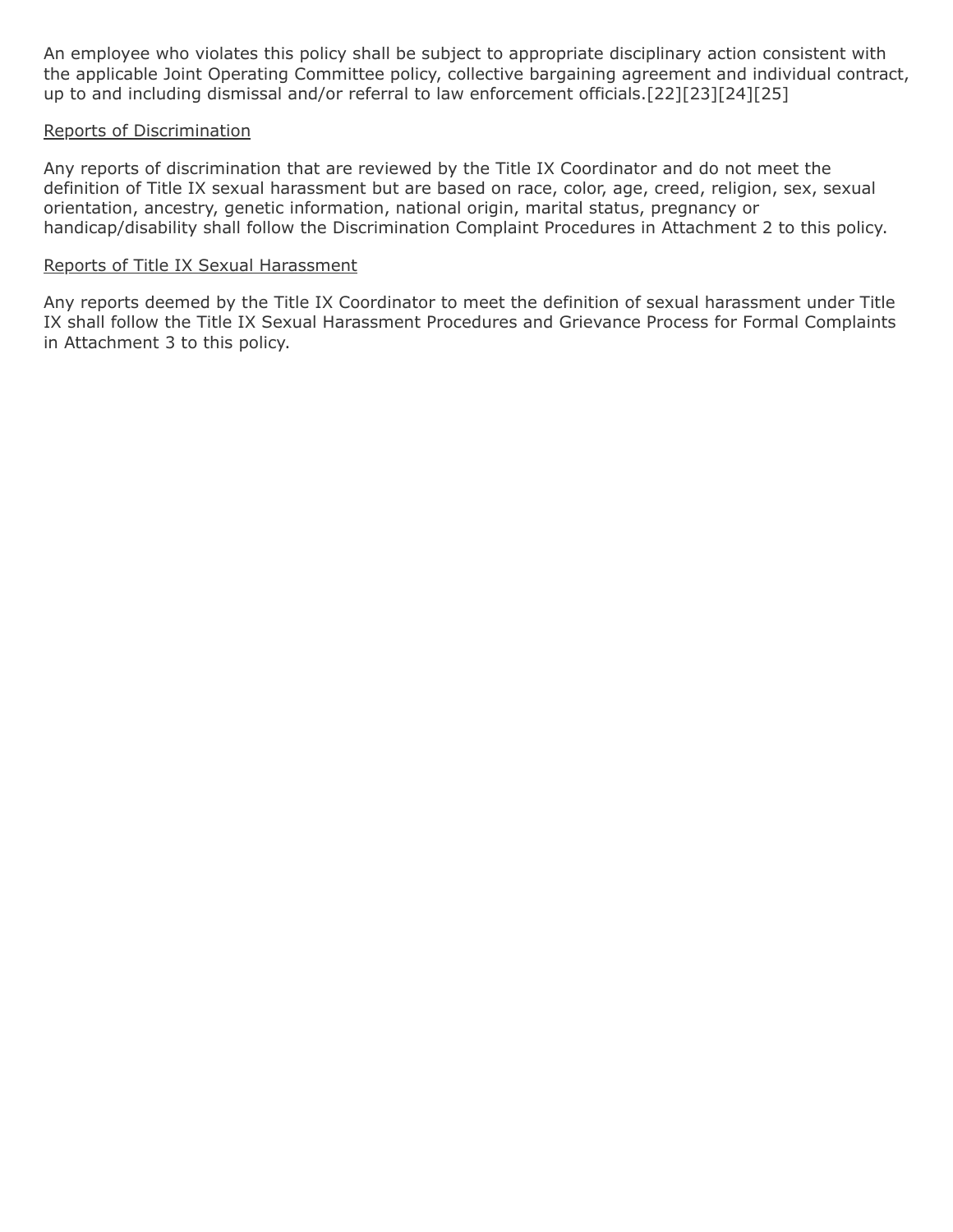Legal 1.43 P.S. 336.3

[2. 43 P.S. 951 et seq](http://www.legis.state.pa.us/cfdocs/Legis/LI/uconsCheck.cfm?txtType=HTM&yr=1955&sessInd=0&smthLwInd=0&act=0222.)

- [3. 34 CFR Part 106](http://www.law.cornell.edu/cfr/text/34/part-106)
- [4. 20 U.S.C. 1681 et seq](http://www.law.cornell.edu/uscode/text/20/chapter-38)
- [5. 29 U.S.C. 206](http://www.law.cornell.edu/uscode/text/29/206)
- [6. 29 U.S.C. 621 et seq](http://www.law.cornell.edu/uscode/text/29/chapter-14)
- [7. 29 U.S.C. 794](http://www.law.cornell.edu/uscode/text/29/794)
- [8. 42 U.S.C. 1981 et seq](http://www.law.cornell.edu/uscode/text/42/chapter-21/subchapter-I)
- [9. 42 U.S.C. 2000e et seq](http://www.law.cornell.edu/uscode/text/42/chapter-21/subchapter-VI)
- [10. 42 U.S.C. 2000ff et seq](http://www.law.cornell.edu/uscode/text/42/chapter-21F)
- [11. 42 U.S.C. 12101 et seq](http://www.law.cornell.edu/uscode/text/42/chapter-126)
- [12. U.S. Const. Amend. XIV, Equal Protection Clause](https://www.law.cornell.edu/constitution/amendmentxiv)
- [13. 20 U.S.C. 1232g](http://www.law.cornell.edu/uscode/text/20/1232g)
- [14. 34 CFR 106.44](https://www.govinfo.gov/content/pkg/FR-2020-05-19/pdf/2020-10512.pdf)
- [15. 34 CFR 106.45](https://www.govinfo.gov/content/pkg/FR-2020-05-19/pdf/2020-10512.pdf)
- [16. 34 CFR 106.71](https://www.govinfo.gov/content/pkg/FR-2020-05-19/pdf/2020-10512.pdf)
- [17. 34 CFR Part 99](http://www.law.cornell.edu/cfr/text/34/part-99)
- [18. 34 CFR 106.30](https://www.govinfo.gov/content/pkg/FR-2020-05-19/pdf/2020-10512.pdf)
- [19. 34 U.S.C. 12291](https://www.law.cornell.edu/uscode/text/34/12291)
- [20. 20 U.S.C. 1092](https://www.law.cornell.edu/uscode/text/20/1092)
- [21. 34 CFR 106.8](https://www.govinfo.gov/content/pkg/FR-2020-05-19/pdf/2020-10512.pdf)
- 22. Pol. 317
- 23. Pol. 317.1
- 24. Pol. 806
- 25. Pol. 824
- [16 PA Code 44.1 et seq](http://pacodeandbulletin.gov/Display/pacode?file=/secure/pacode/data/016/chapter44/chap44toc.html&d=)
- [18 Pa. C.S.A. 2709](http://www.legis.state.pa.us/cfdocs/legis/LI/consCheck.cfm?txtType=HTM&ttl=18&div=0&chpt=27&sctn=9&subsctn=0)
- [28 CFR 35.140](http://www.law.cornell.edu/cfr/text/28/35.140)
- [28 CFR Part 41](http://www.law.cornell.edu/cfr/text/28/part-41)
- [29 CFR Parts 1600-1691](http://www.law.cornell.edu/cfr/text/29/chapter-XIV)
- [EEOC Enforcement Guidance on Harris v. Forklift Sys., Inc., November 9, 1993](https://www.eeoc.gov/policy/docs/harris.html)

[EEOC Enforcement Guidance on Vicarious Employer Liability for Unlawful Harassment by](https://www.eeoc.gov/policy/docs/harassment.html) Supervisors, June 18, 1999

[EEOC Policy Guidance on Current Issues of Sexual Harassment, March 19, 1990](https://www.eeoc.gov/policy/docs/currentissues.html)

Burlington Industries, Inc. v. Ellerth, 524 U.S. 742 (1998)

Faragher v. City of Boca Raton, 524 U.S. 775 (1998)

Pol. 320

- Pol. 815
- Pol. 832